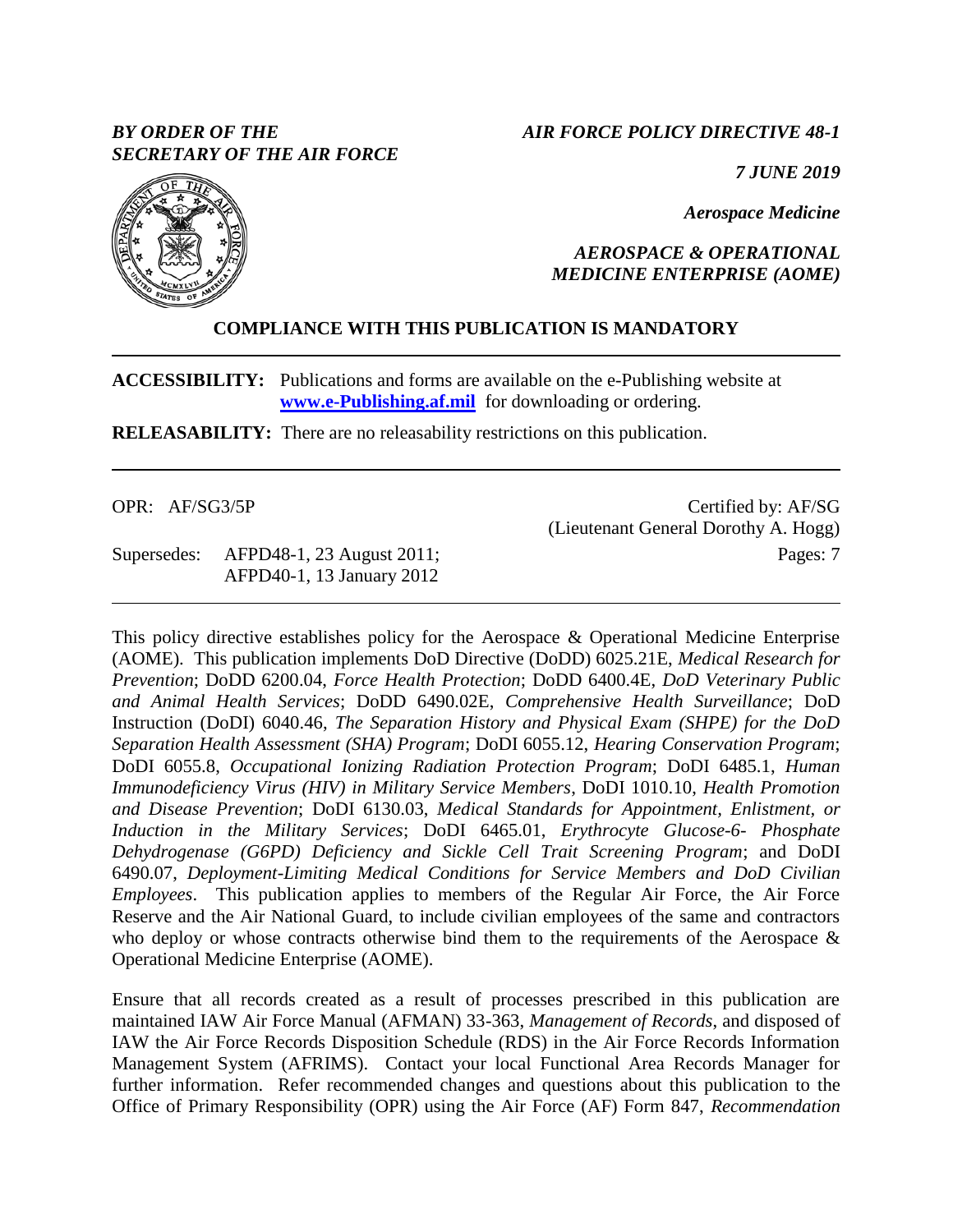*for Change of Publication*. Route Air Force (AF) Forms 847 through the appropriate functional chain of command.

# *SUMMARY OF CHANGES*

This publication is substantially revised to reflect changes in policy dealing with Aerospace & Operational Medicine (AOM) and should be reviewed in its entirety. The "Aerospace Medicine Enterprise" has been renamed to the "Aerospace & Operational Medicine Enterprise" to emphasize the growing volume and complexity of operational medical requirements outside the aerospace environment and the advent of general Operational Medicine constructs in the Air Force Medical Service (AFMS). Additionally, this Directive supersedes AFPD 40-1, *Health Promotion,* and incorporates any current policy regarding Health Promotion.

### **1. Overview.**

1.1. The Aerospace & Operational Medicine Enterprise (AOME) consists of all health capabilities and activities that directly support execution of the Air Force mission. These include aviation medicine; occupational, environmental, and operational medicine; industrial hygiene; public health; force health readiness and protection; medical support to the nuclear enterprise; human performance sustainment, optimization, and enhancement; medical response to aviation and operational mishaps and to chemical, biological, radiological, or nuclear (CBRN) events. For the Air Force, Aerospace & Operational Medicine Enterprise (AOME) requirements support functional requirements of Airmen established by the line of the Air Force (LAF) based on their mission requirements and risk-management decisions. These requirements are increasing in number and complexity as the Air Force mission evolves.

1.2. Operational Medicine is a specialized medical community led by Aerospace Medicine and Occupational Medicine specialists which addresses military service as its own occupation with a unique set of requirements, hazards, risks, controls, and interventions in support of military operational requirements. These specialists advise military leaders on the medical fitness of personnel for employability, deployability, and assignability, and on the integration of traditional medical capabilities into operational settings.

### **2. Policy. The Aerospace & Operational Medicine Enterprise (AOME) will:**

#### 2.1. **Promote and sustain a medically ready force by:**

2.1.1. Providing specialty care required to ensure the success and safety of specific operators and missions including, but not limited to, aviators (manned and remotelypiloted aircraft), astronauts, missileers, air traffic controllers, battlefield Airmen, personnel enrolled in the reliability programs, select combat-mission-ready cyberspace personnel, and certain weapons systems operators.

2.1.2. Developing proactive safety and health activities and event-driven investigations for weapons systems, programs, and units.

2.1.3. Resolving questions of medical fitness or qualification (including medical certifications and medical waivers where appropriate) for various duties (e.g., general military service, deployment, employment, special operational duty, handling classified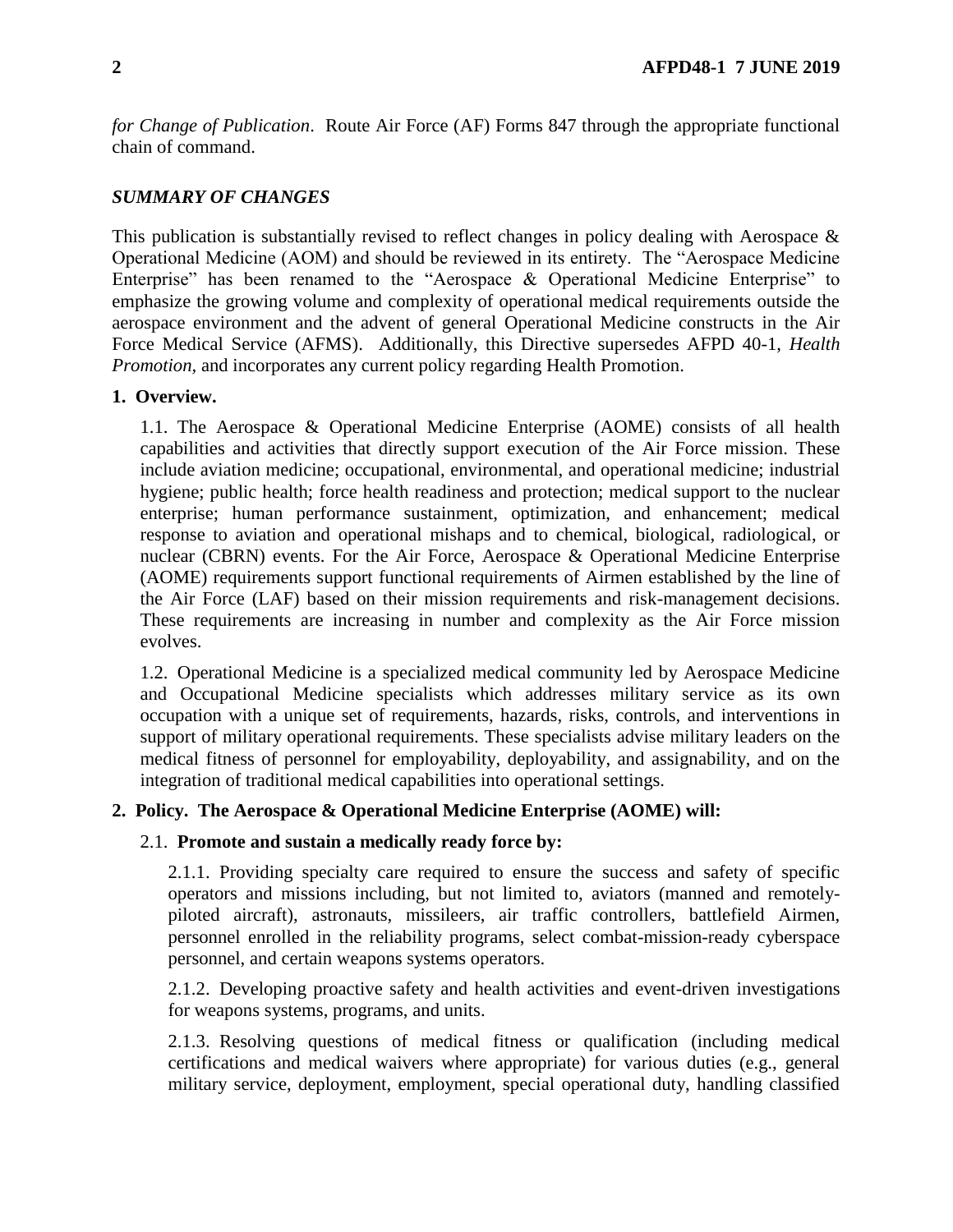information, etc.) in a variety of physiologic, climatological, and geographical work environments.

2.1.3.1. Providing guidance and management oversight of medical programs and processes in support of military operational requirements when those processes are executed by other medical communities.

2.1.3.2. Integrating the input from primary care and specialists to provide an ongoing and comprehensive assessment of qualification for duty.

2.1.4. Promoting an environment and culture within the Air Force that values wellness and health and empowers individuals and organizations to actualize those values and maintain a healthy lifestyle.

2.1.5. Developing, implementing, and maintaining a system which informs Air Force leaders of the fitness of the force and of individuals for employment and deployment decision-making.

#### 2.2. **Prevent illness and injury by:**

2.2.1. Providing activities and expertise crucial to casualty prevention and optimizing the safety and health of Air Force personnel in the performance of their duties in any circumstance or location.

2.2.2. Conducting medical threat analyses, developing mitigation strategies, advising leadership, and educating Airmen.

2.2.3. Planning and executing specific programs to identify and mitigate health risks, including but not limited to those associated with food and water, environment, physical health stressors, fatigue, communicable diseases, injury, and Chemical, Biological, Radiological, or Nuclear (CBRN) exposures, and by documenting potential exposure to those risks.

2.2.4. Overseeing and executing an effective occupational and industrial health surveillance program.

2.2.5. Maintaining continuous medical epidemiological surveillance to assist in identification and mitigation of risks to that threaten force protection and force readiness and to sustain force effectiveness.

2.2.6. Maintaining appropriate security clearance to provide these services to supported classified missions and personnel.

2.2.7. Providing support to veterinary and food protection capabilities as described in DoDI 6400.04E.

#### 2.3. **Restore health by:**

2.3.1. Providing operational health care in compliance with Air Force Policy Directive 44-1, *Medical Operations* including at least casualty care and management in operational settings, worker's compensation injury and illness care and management, clinical services under any circumstance required of the mission, and routine health care when advantageous to the operational mission and the Military Health System.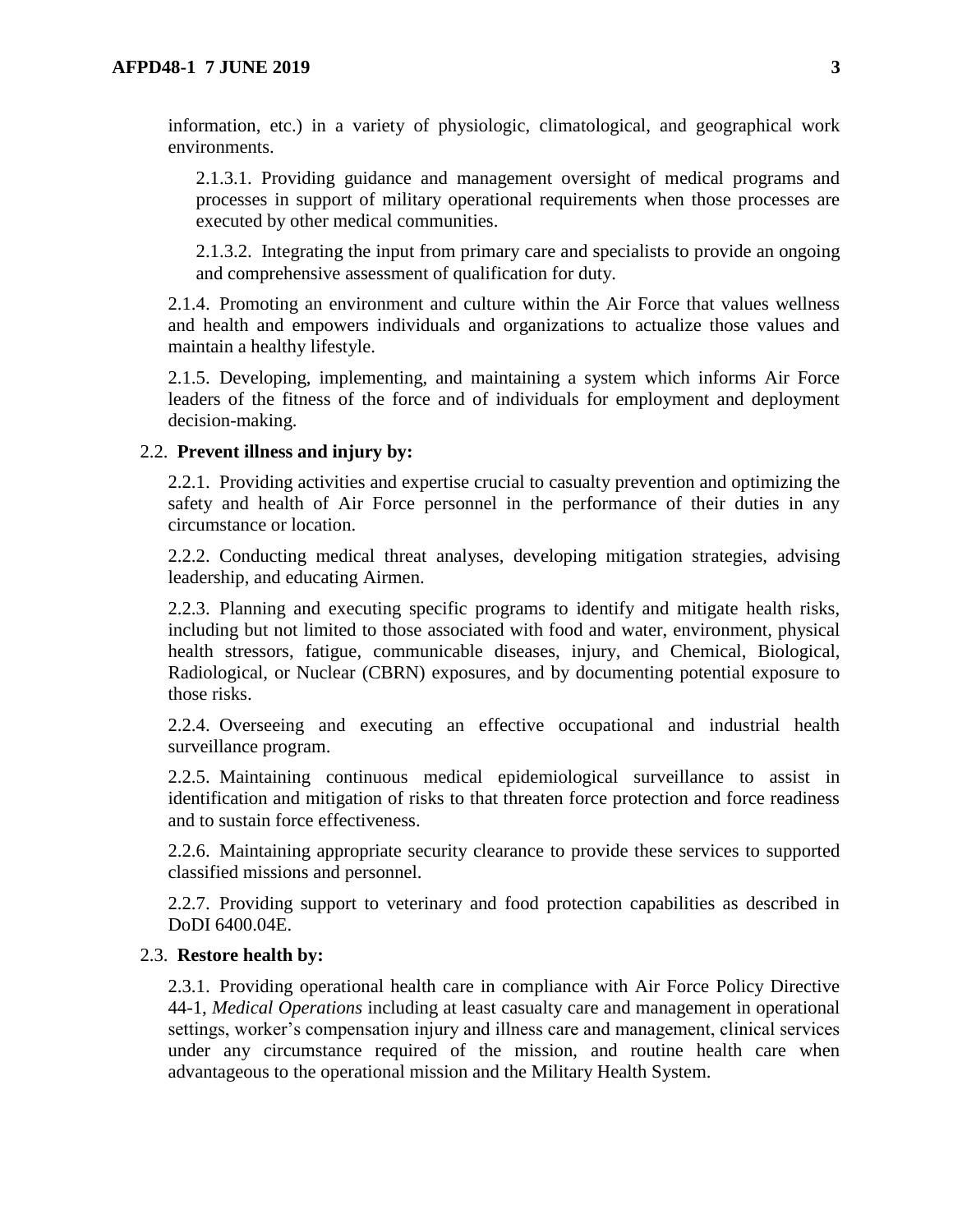2.3.2. Addressing disability which is unfitting for military operational requirements (i.e., employability, deployability, and assignability) and end-of-service health assessments to ensure optimal medical management and documentation for appropriate disability processing.

2.3.3. Providing specific expertise in the planning and execution of medical responses to mishaps, operational incidents, and mass casualties.

2.3.4. Providing professional expertise to ensure the safety and appropriateness of aeromedical evacuation of patients.

2.3.5. Supporting medical research for prevention, mitigation, and treatment of blast injuries as required in DoDI 6025.21E.

### 2.4. **Optimize and sustain human performance by:**

2.4.1. Focusing on the Airman as a human weapon system requiring total-life-cycle support and maintenance.

2.4.2. Providing advocacy and consultative support to ensure the early integration of human considerations into the system acquisition process to enhance human systems integration by design, to reduce future life cycle costs, and to optimize total system (human-hardware-software) performance.

2.4.3. Researching and employing objective occupation-selection criteria, evidencedbased medical standards, and the tools and techniques necessary to sustain the levels of individual physical and cognitive performance planned for and expected of the human components of weapon systems.

2.4.4. Providing expertise to educate workers and leadership to design human-centered work practices and solutions that ensure worker safety, community health, and environmental protection during the development and employment of systems.

2.4.5. Providing education on the importance of healthy behaviors in in realizing appropriate health goals and by assisting our population in achieving these goals and overcoming barriers to achieving these goals.

2.4.6. Applying human performance sustainment, optimization, and enhancement concepts to modernizing the human weapon system.

# 2.5. **Systematize high-reliability throughout the Aerospace & Operational Medicine Enterprise (AOME) by:**

2.5.1. Standardizing lean workflow processes.

2.5.2. Standardizing leader work and management systems.

2.5.3. Improving processes continuously.

2.5.4. Systematizing organizational learning based on improvements.

#### **3. Roles and Responsibilities.**

3.1. **The Assistant Secretary of the Air Force for Manpower and Reserve Affairs (SAF/MR)** approves policies concerning the Air Force Medical Service (AFMS) which require Secretary coordination or approval.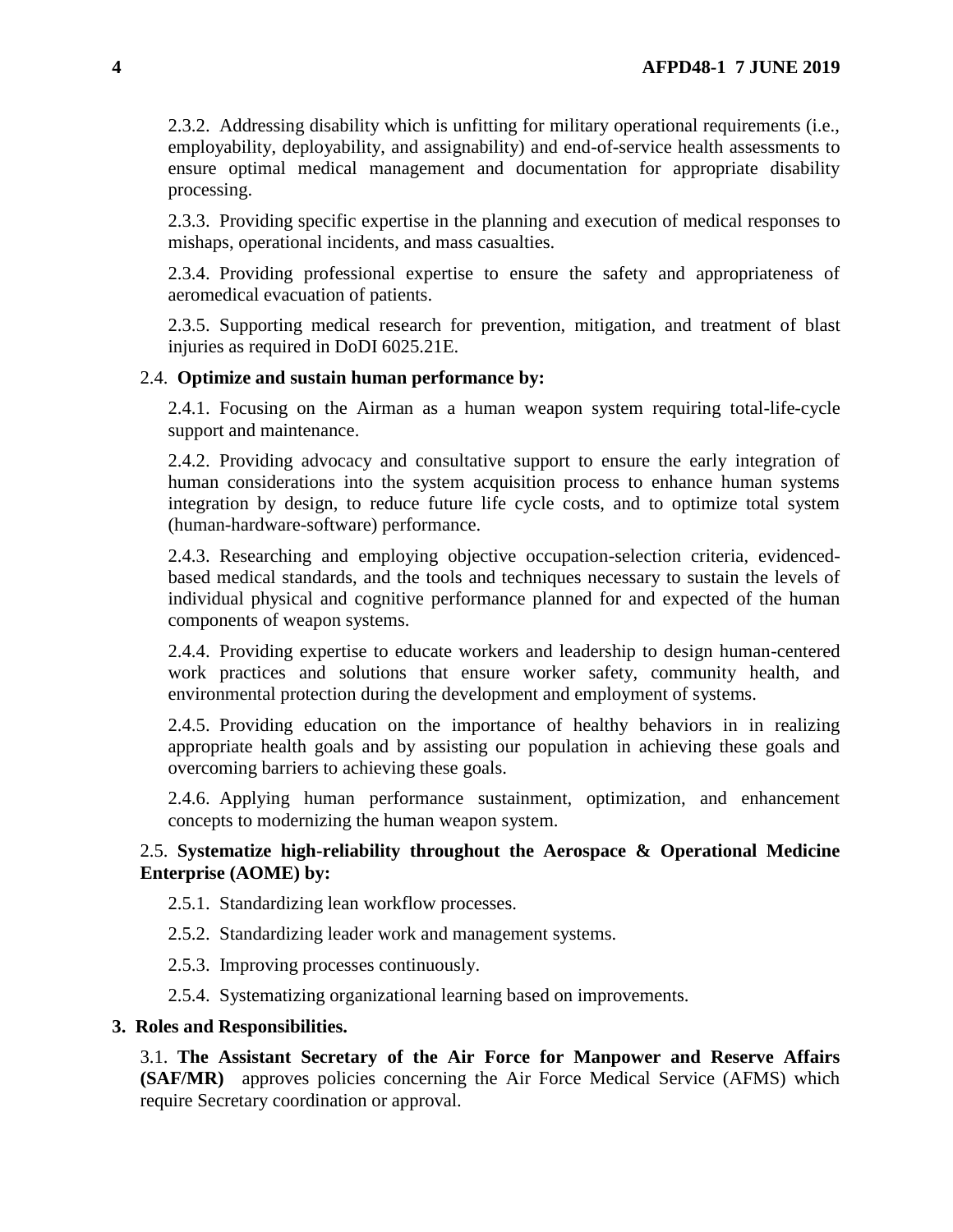3.2. **The Surgeon General (AF/SG)** oversees and directs the Aerospace & Operational Medicine Enterprise (AOME) including its development, employment, and performance in support of the operational mission of the Air Force.

3.3. **The Air Force Chief of Aerospace Medicine (AF/SG3P)** provides specialized, professional aeromedical oversight and guidance for the Aerospace & Operational Medicine Enterprise (AOME) including its development, employment, and performance in support of the Air Force Surgeon General and the operational mission of the Air Force.

3.4. **The 711 Human Performance Wing** , a component of the Air Force Research Laboratory, supports the AF/SG and subordinate offices to fulfill their responsibilities in Aerospace & Operational Medicine Enterprise (AOME) activities.

> MATTHEW P. DONOVAN Acting Secretary of the Air Force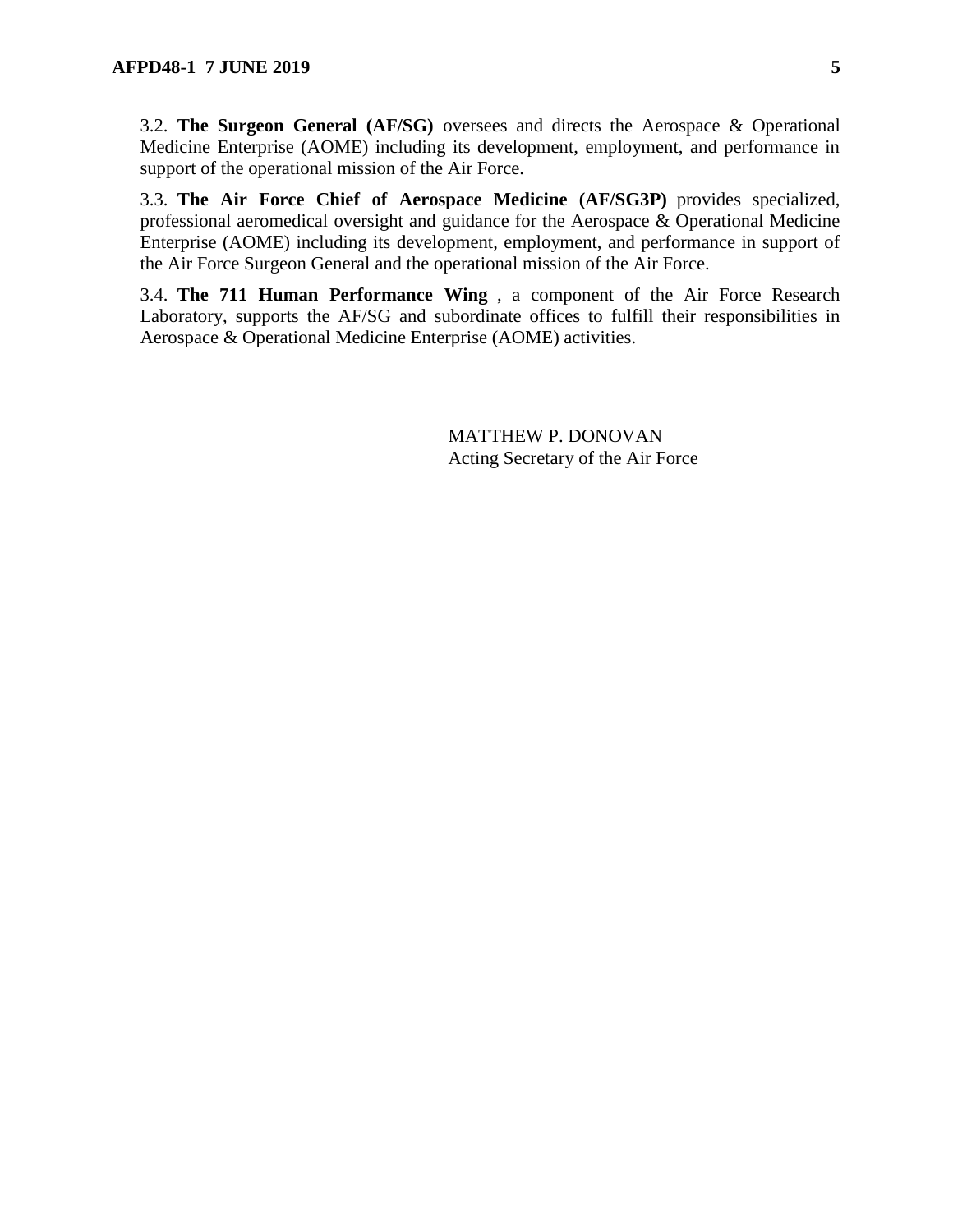### **Attachment 1**

### **GLOSSARY OF REFERENCES AND SUPPORTING INFORMATION**

#### *References*

DoDD 6025.21E, *Medical Research for Prevention*, July 5, 2006

DoDD 6200.04, *Force Health Protection*, October 9, 2004 (certified current April 23, 2007)

DoDD 6400.4E\_IC2, *DoD Veterinary Public and Animal Health Services*, August 29, 2017

DoDD 6490.02E\_IC2, *Comprehensive Health Surveillance*, August 28, 2017

DoDI 1010.10\_IC2, *Health Promotion and Disease Prevention*, January 12, 2018

DODI 6040.46, *The Separation History and Physical Exam (SHPE) for the DoD Separation Health Assessment (SHA) Program*, April 14, 2016

DODI 6055.12\_IC1, *Hearing Conservation Program*, October 25, 2017

DODI 6055.8\_IC1, *Occupational Ionizing Radiation Protection Program*, October 3, 2013

DoDI 6130.03, *Medical Standards for Appointment, Enlistment, or Induction in the Military Services*, May 6, 2018

DoDI 6465.01, *Erythrocyte Glucose-6- Phosphate Dehydrogenase (G6PD) Deficiency and Sickle Cell Trait Screening Program*, July 17, 2015

DoDI 6485.1, *Human Immunodeficiency Virus (HIV) in Military Service Members*, June 7, 2013

DoDI 6490.07*, Deployment-Limiting Medical Conditions for Service Members and DoD Civilian Employees*, February 5, 2010

AFPD 44-1, *Medical Operations*, June 9, 2016

AFMAN 33-363, *Management of Records,* March 1, 2008

#### *Adopted Forms*

AF Form 847, *Recommendation for Change of Publication*

#### *Abbreviations and Acronyms*

**AF**—Air Force

**AFPD**—Air Force Policy Directive

**AOME**—Aerospace & Operational Medicine Enterprise

**AFMS**—Air Force Medical Service

**CBRN**—chemical, biological, radiological, or nuclear

**F/SOD**—Flight and Special-Operational Duty

**HSI**—human-systems integration

**KME**—key mission effect

**OEH**—Occupational and Environmental Health